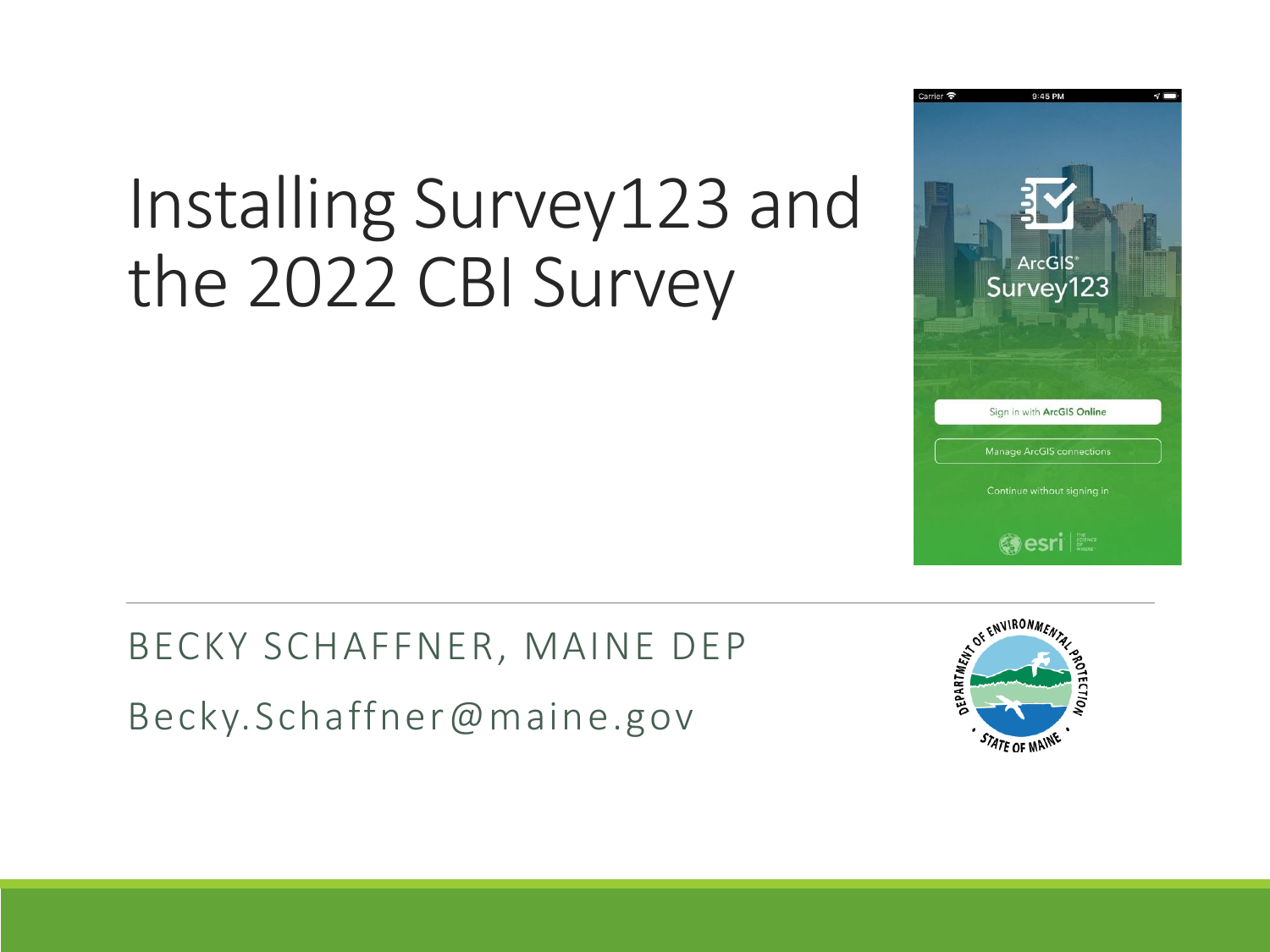#### Survey123 is a mobile data collection app:

- 1. Works on most phones, tablets, and computers
- 2. Replaces or complements paper forms
- 3. Can be used without cellular/wi-fi connection
- 4. Data sent to cloud database for immediate viewing in an online Dashboard ([http://bit.ly/CBIDASH2022\)](http://bit.ly/CBIDASH2022)

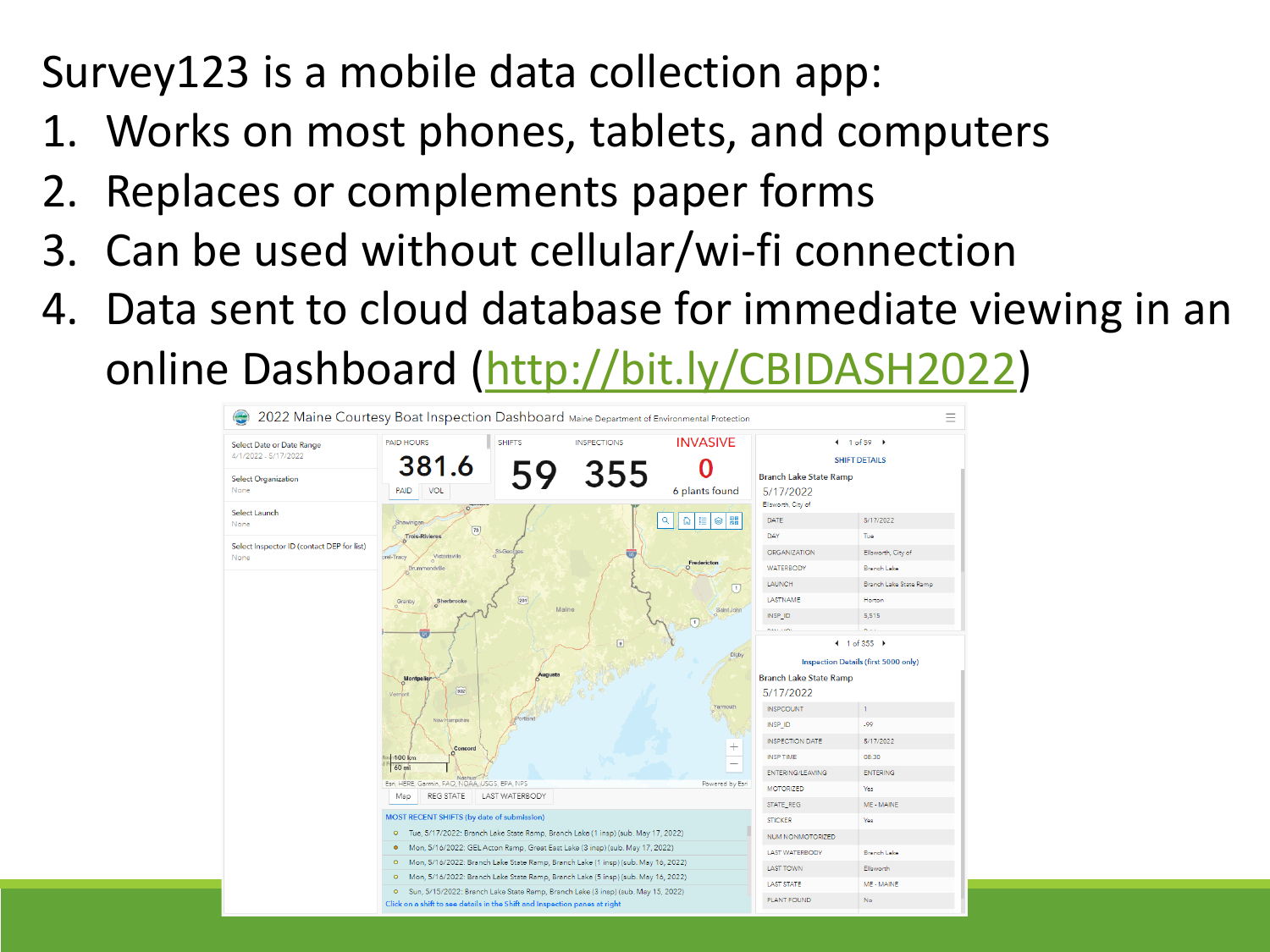### For Returning Users:

- Recommend updating Survey123 to latest version (3.14.255 or later)
- Updating your existing 2021 survey will download the 2022 version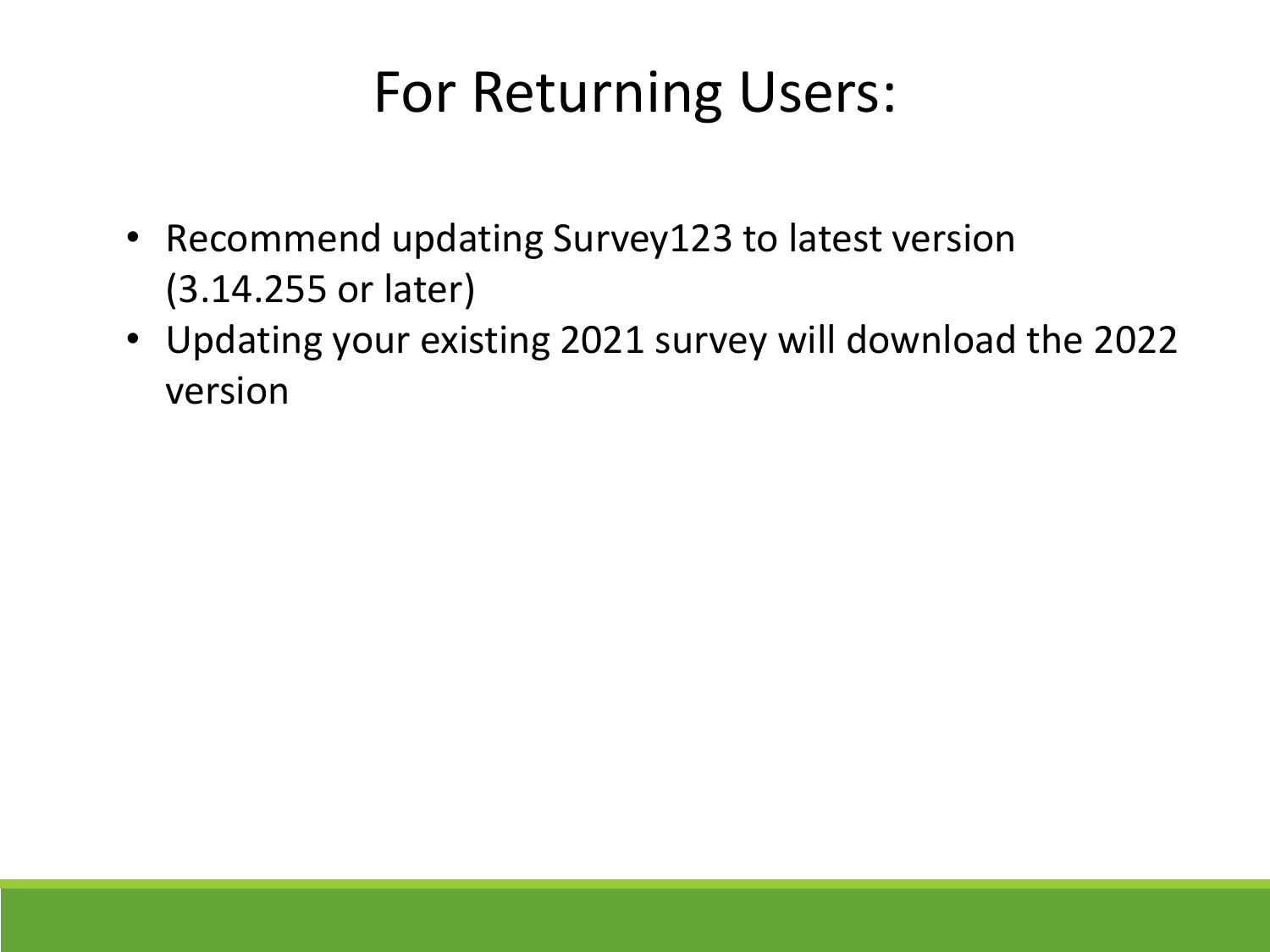## 1a. Installing Survey123 On Phone/Tablet

#### Android

- Open the Google Play store on your device
- Use the search tool to find survey123 for arcgis
- Tap "Install"

#### Apple (iPhone, iPad):

- Open the App Store on your device.
- Use the search tool to find Survey123 for ArcGIS
- Tap "GET" to install



◦ Note: you don't need to log in or create an account to use the app. Click "Continue without signing in"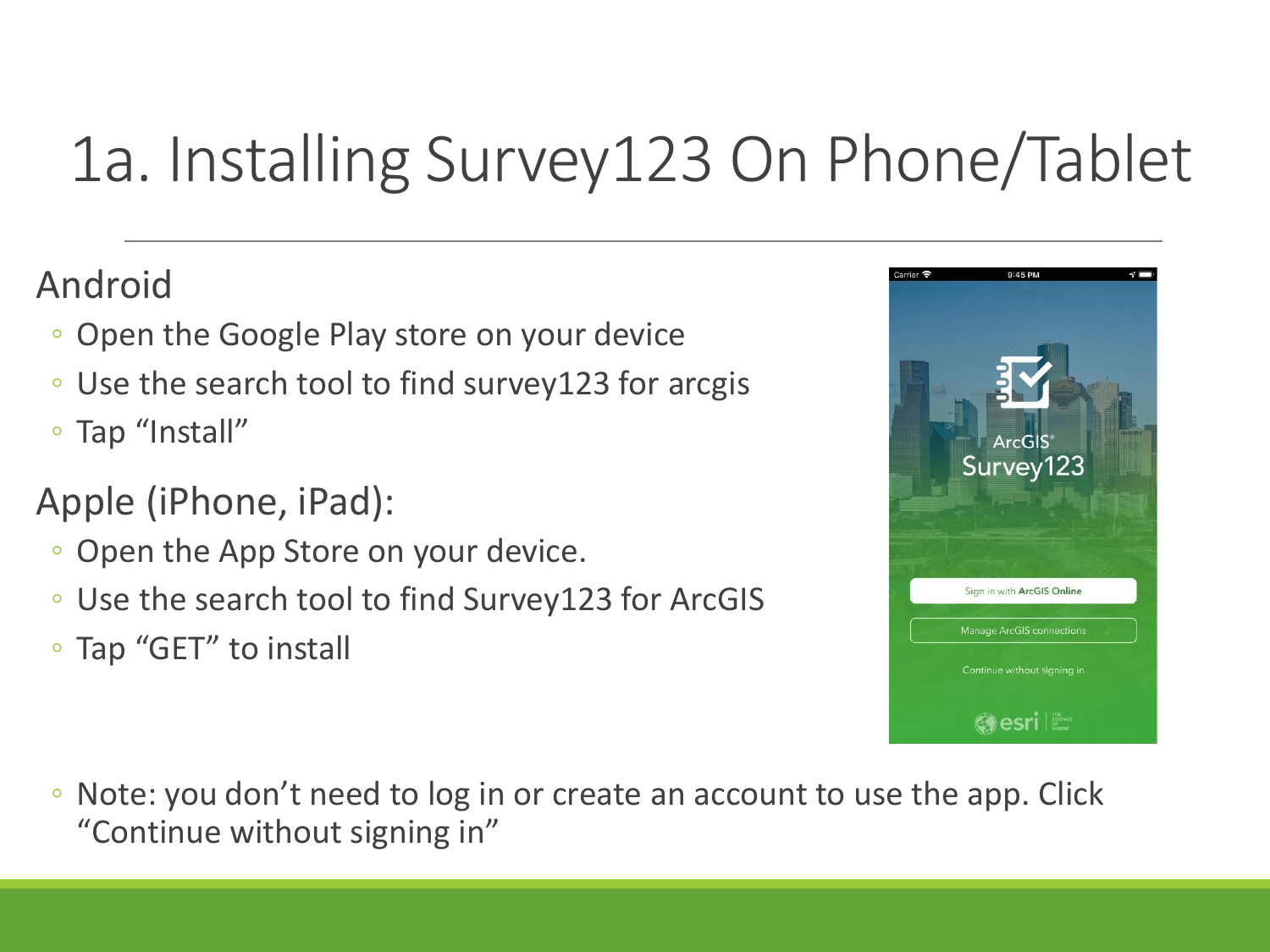#### 1b. Installing Survey123 on a Computer Google "Get Survey123" or go to:

<https://www.esri.com/en-us/arcgis/products/survey123/resources>

Click on "See Launch and downloads"

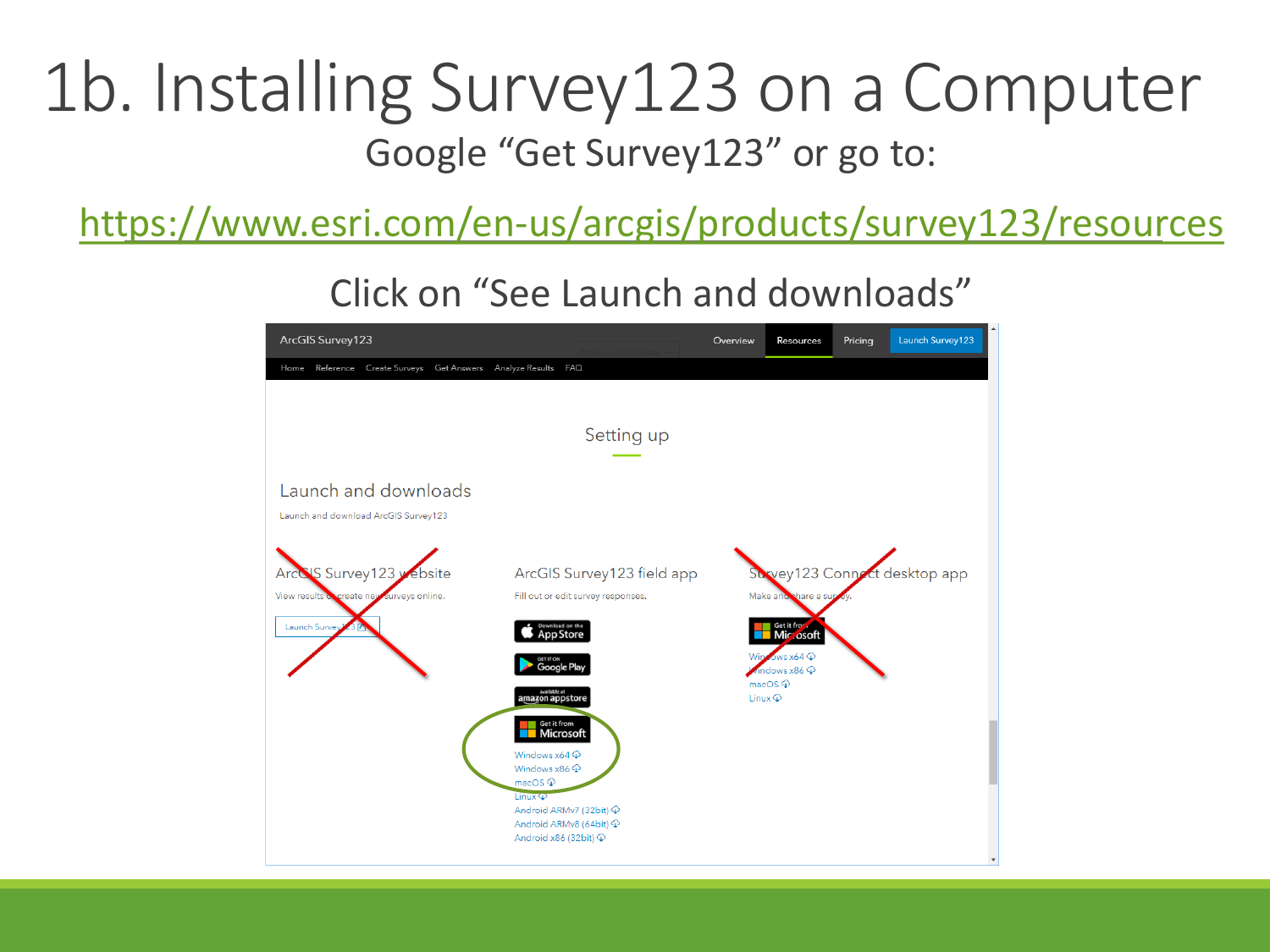# 1b. Installing Survey123 on a Computer

#### <https://www.esri.com/en-us/arcgis/products/survey123/resources>

- Select installation file for your operating system from the center column under Survey123 field app. (Most newer PCs use Windows x64)
- The file will download to your computer. When complete, locate the download and double-click to install the program. Follow the instructions provided in the install wizard.
- Note: If you have an older version from a previous year, it's a good idea to upgrade to the latest version.

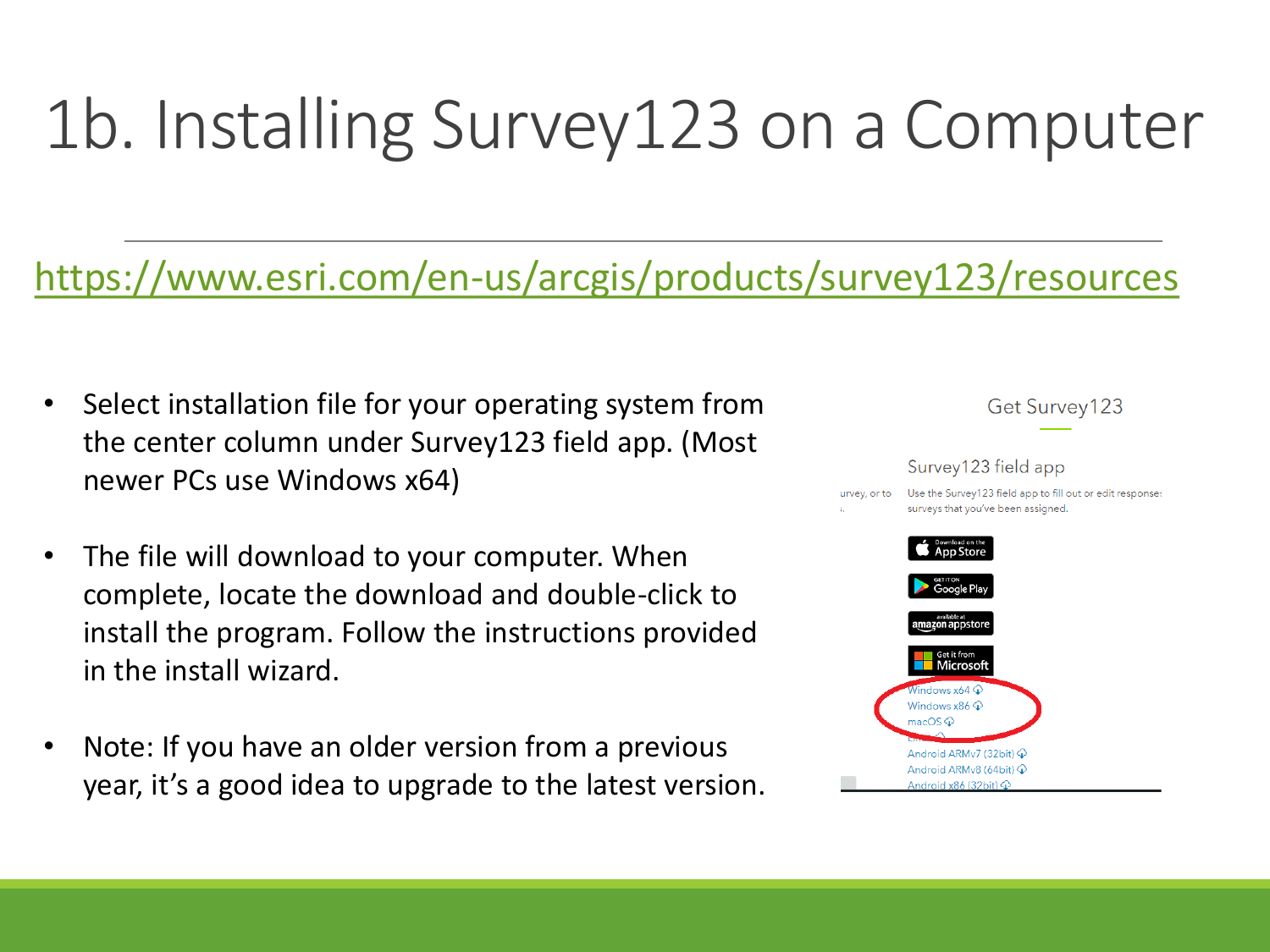## 2. Download CBI Survey

**Method 1: Open Camera and point at QR** Code (don't click the shutter.)

Or use built-in QR reader in Survey123!

If a Website QR Code button appears, tap it to open the arcg.is link in your default browser, and tap "Open in Survey123."



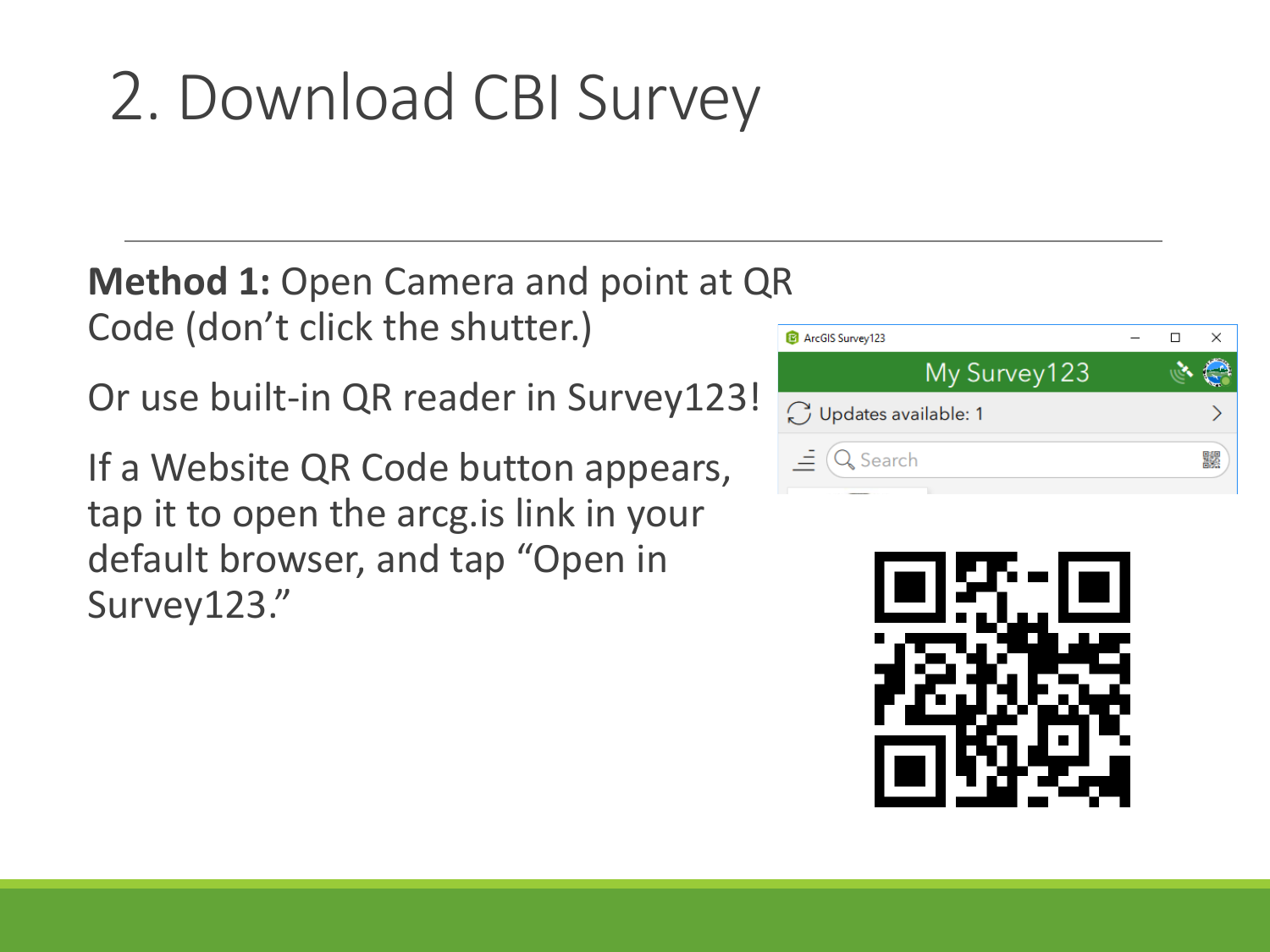### 2. Download CBI Survey

**Method 2:** Open a browser on your device and in the address bar at the top (not the search box) type in <bit.ly/MaineCBI2022>(case sensitive).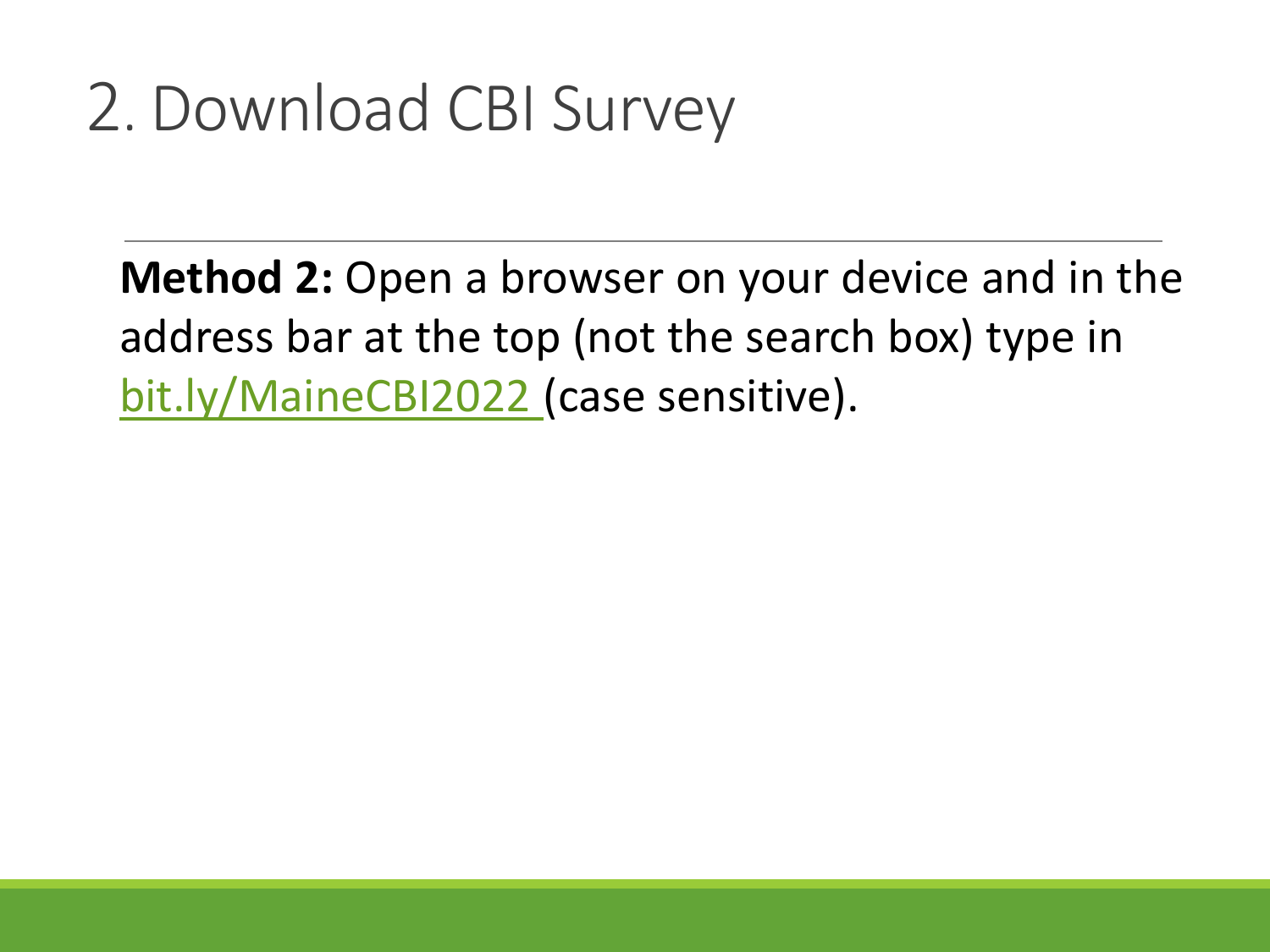# 2. Download CBI Survey

Using either method should open a window with a survey123.arcgis.com URL. Choose "Open in the Survey123 field app."

The survey will unpack and open immediately in Survey123.

If Not, pop-ups may be blocked on your browser

Turn your pop-up blocker off or try a different browser.

#### <bit.ly/MaineCBI2022>

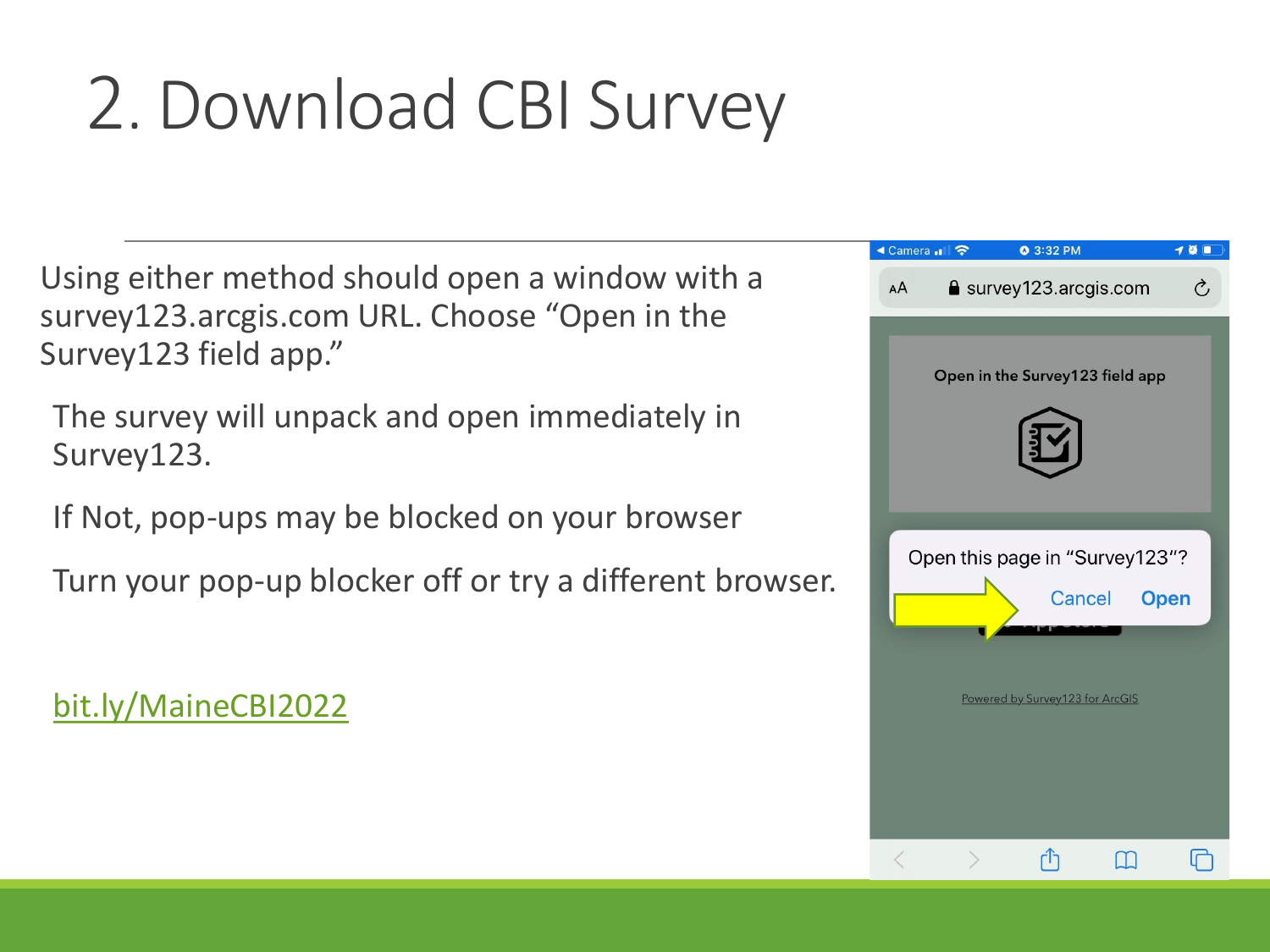## 3. OPEN SURVEY and begin collecting data

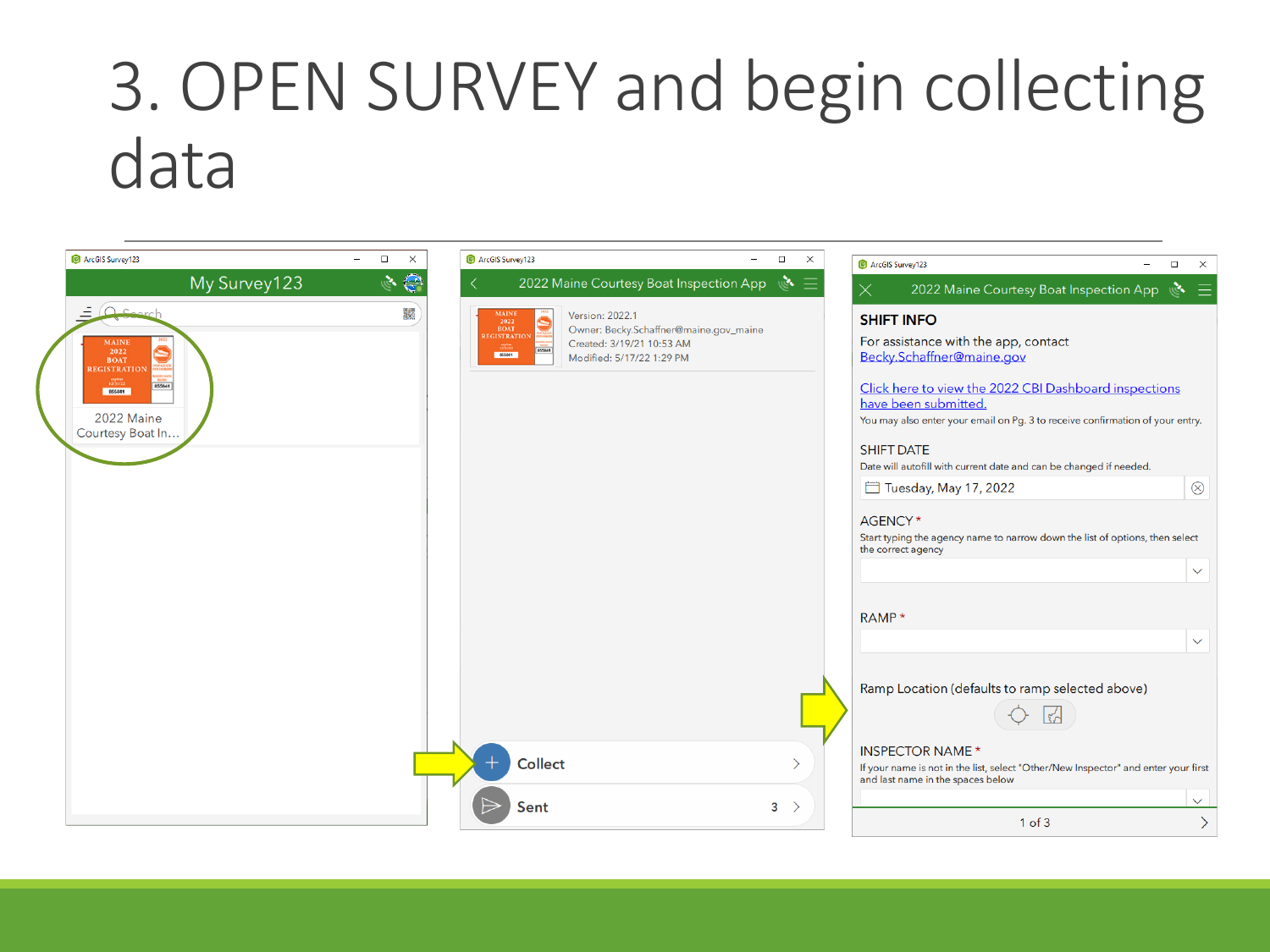# 4. Warning messages



Your computer or device internal location service or GPS is turned off.

1). Click Close to ignore message. Ramp locations (lat/lon coordinates) are built in to the app.

2). Google "Location services" and your computer/device operating system to learn how to turn on for Survey123.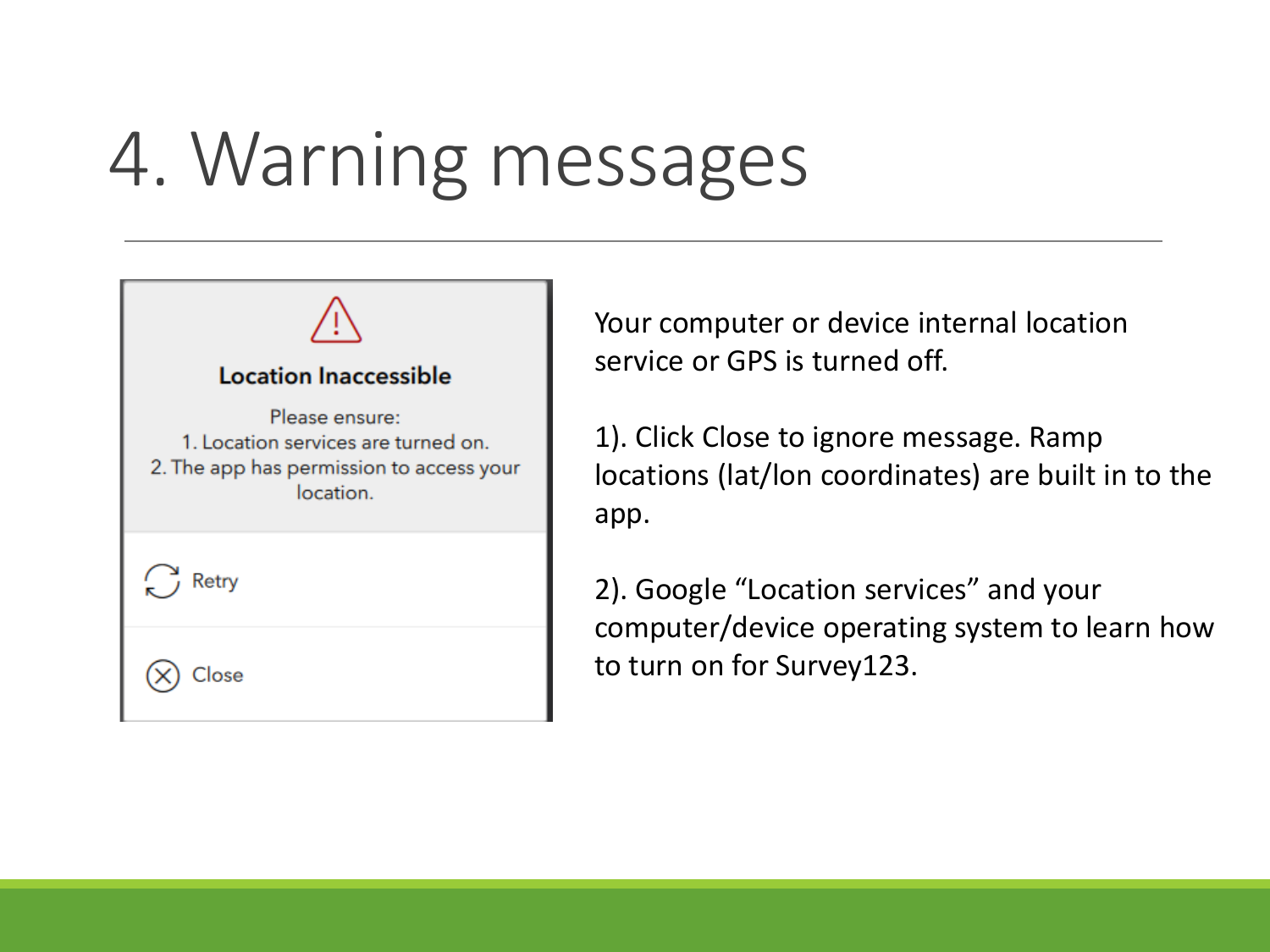# Support:

### **App support: [Becky.Schaffner@maine.gov](mailto:Becky.Schaffner@maine.gov) Inspections: [Karen.A.Hahnel@maine.gov](mailto:Karen.A.Hahnel@maine.gov)**

#### **Instructions:**

https://mainelakes.org/invasives/courtesy-boatinspections/